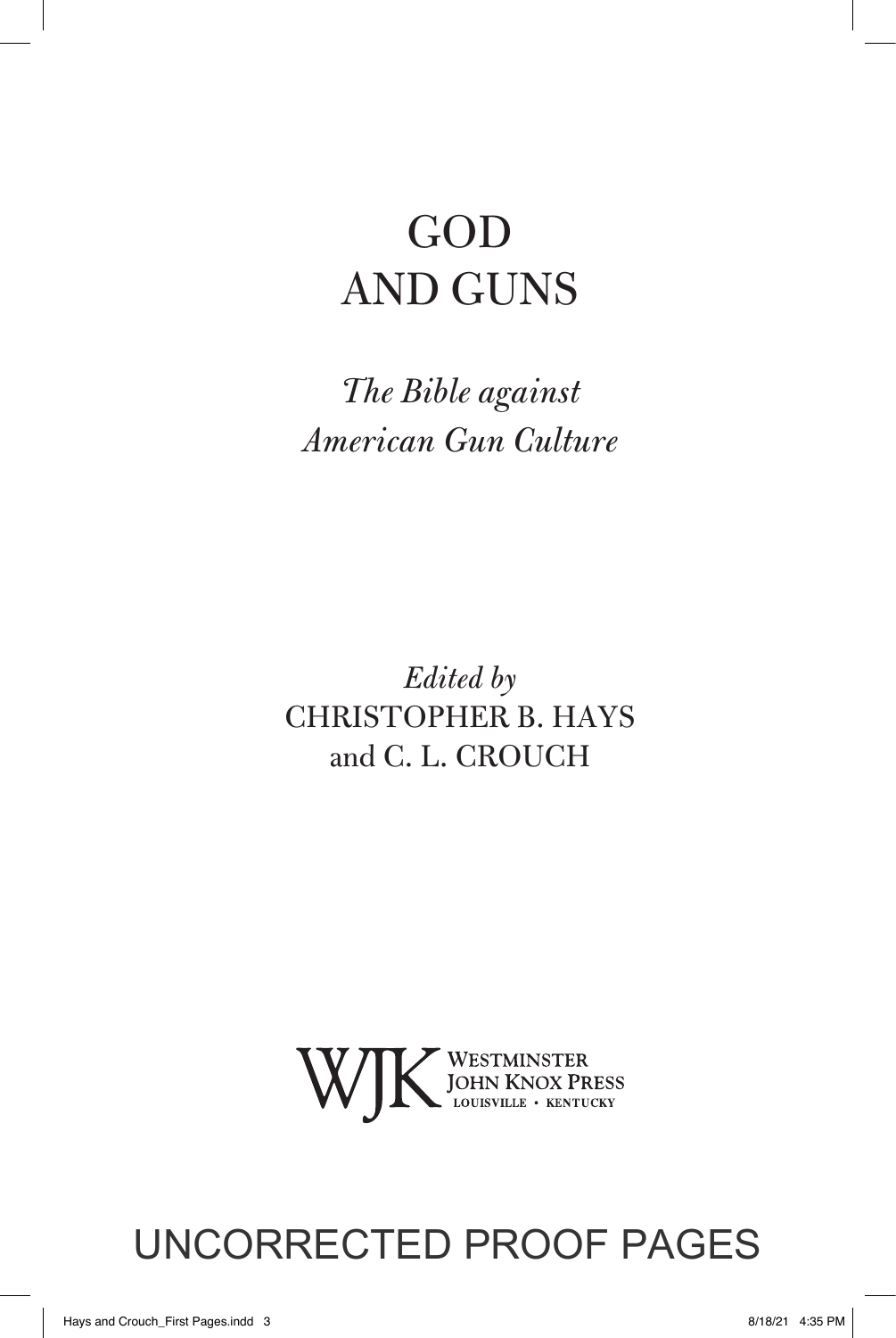### **CONTENTS**

|    | <b>Foreword by Stanley Hauerwas</b>                                                                     | ix   |
|----|---------------------------------------------------------------------------------------------------------|------|
|    | Acknowledgments                                                                                         | xiii |
|    | Guns in America, by the Numbers<br>C. L. Crouch and Christopher B. Hays                                 | XV   |
|    | Gun Violence in America: A Theological<br><b>Treatment for a Deadly Epidemic</b><br>Christopher B. Hays | 1    |
| 1. | Projecting on Joshua: You Can't Worship Both<br>God and Glock<br>Brent A. Strawn                        | 13   |
| 2. | Maternal Testimony and the Violent Disposal of<br>People Who Are Inconvenient<br>Yolanda Norton         | 39   |
| 3. | The Walls of Jerusalem and the Guns of America<br>Christopher B. Hays                                   | 57   |
|    | 4. Israelite Bows and American Guns<br>T. M. Lemos                                                      | 77   |

UNCORRECTED PROOF PAGES

**vii**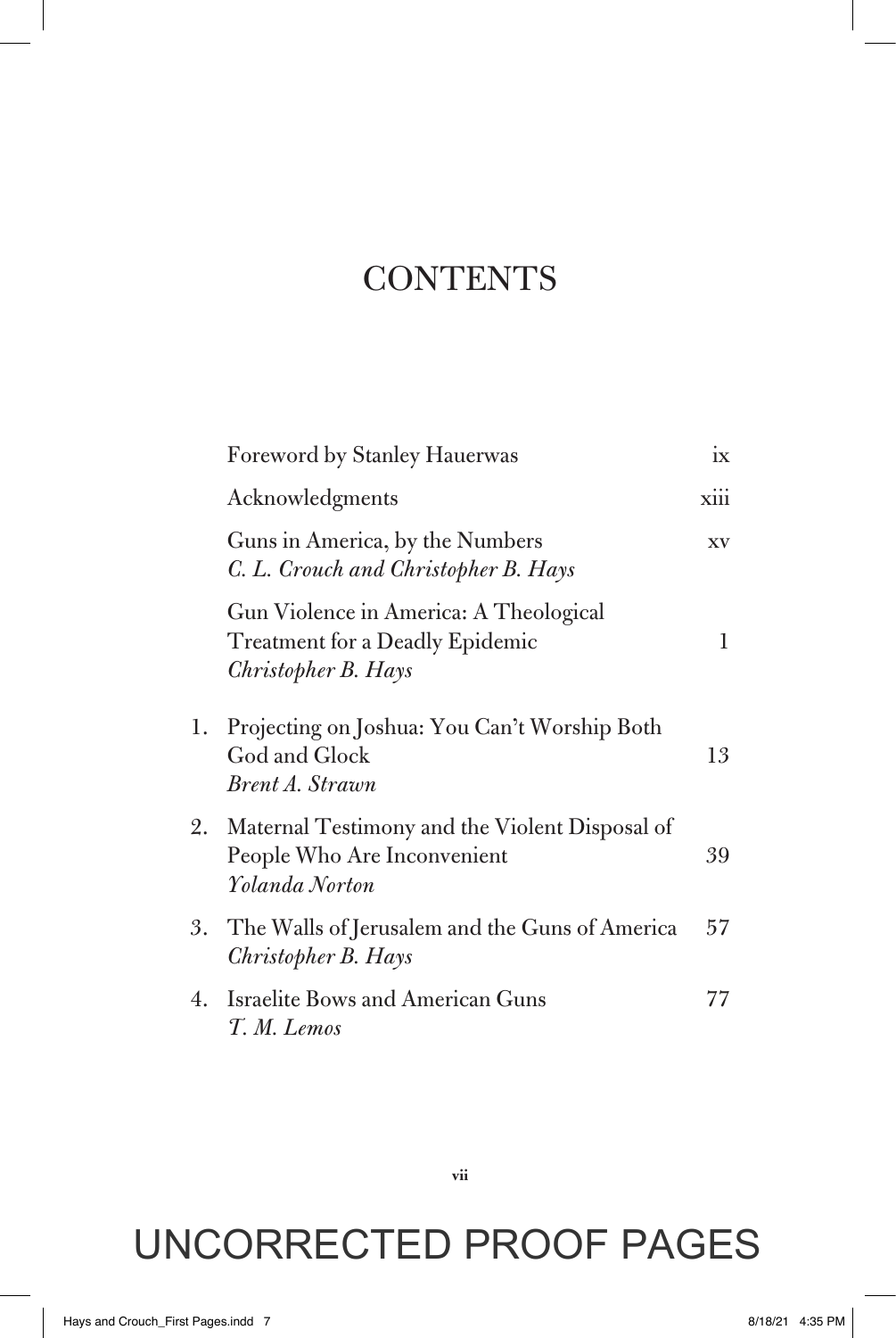#### **viii Contents**

|    | 5. This Sword Is Double-Edged: A Feminist<br>Approach to the Bible and Gun Culture<br><b>Shelly Matthews</b> | 93  |
|----|--------------------------------------------------------------------------------------------------------------|-----|
| 6. | Can a Christian Own a Gun?<br>David Lincicum                                                                 | 113 |
|    | Afterword                                                                                                    | 129 |
|    | Ways to Get Involved<br>C. L. Crouch and Christopher B. Hays                                                 | 135 |
|    | About the Writers                                                                                            | 137 |
|    | <b>Index of Bible References</b>                                                                             | 141 |
|    | Index of Subjects                                                                                            |     |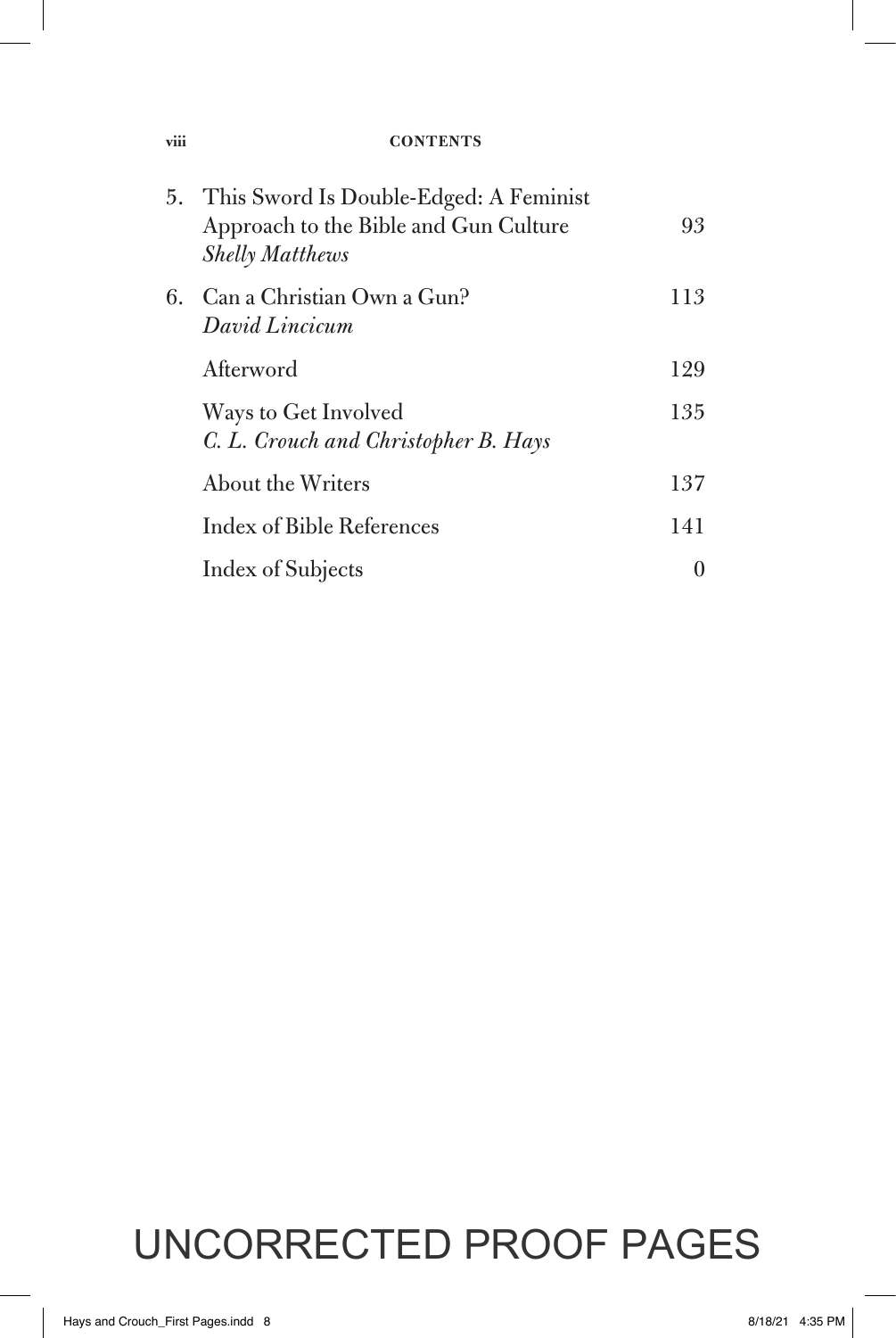### FOREWORD *Stanley Hauerwas*

I gave away the gun my father made for me. It was a beautiful weapon. He carved the stock out of a hickory tree he had cut down himself. At the time I was a student at Yale Divinity School. I had come home to Texas for a brief summer visit. The first thing my father did—my father the bricklayer—was to put the gun he made in my hands. My first words were "Thank you. But you realize someday we are going to have to take these goddamn things away from you people."

I focus on this exchange between my father and me in a chapter of my book *A Community of Character*. In the chapter, I suggest that even though my response might be right given the place of gun ownership in American society, my response to my father was despicable. I was clearly a self-righteous, little . . . (I leave it to the reader to supply the appropriate descriptor). I had been away for two years. I suspect my father sensed that I was becoming part of a different world than the one I had been raised in. His gift of the gun was a gesture of love. I was too stupid to get it. I begin with this story of my father and the gun because I think it embodies the tension with which the authors of this book struggle.

There is, of course, as the chapters in this book make clear, a tension between texts in the Bible that seem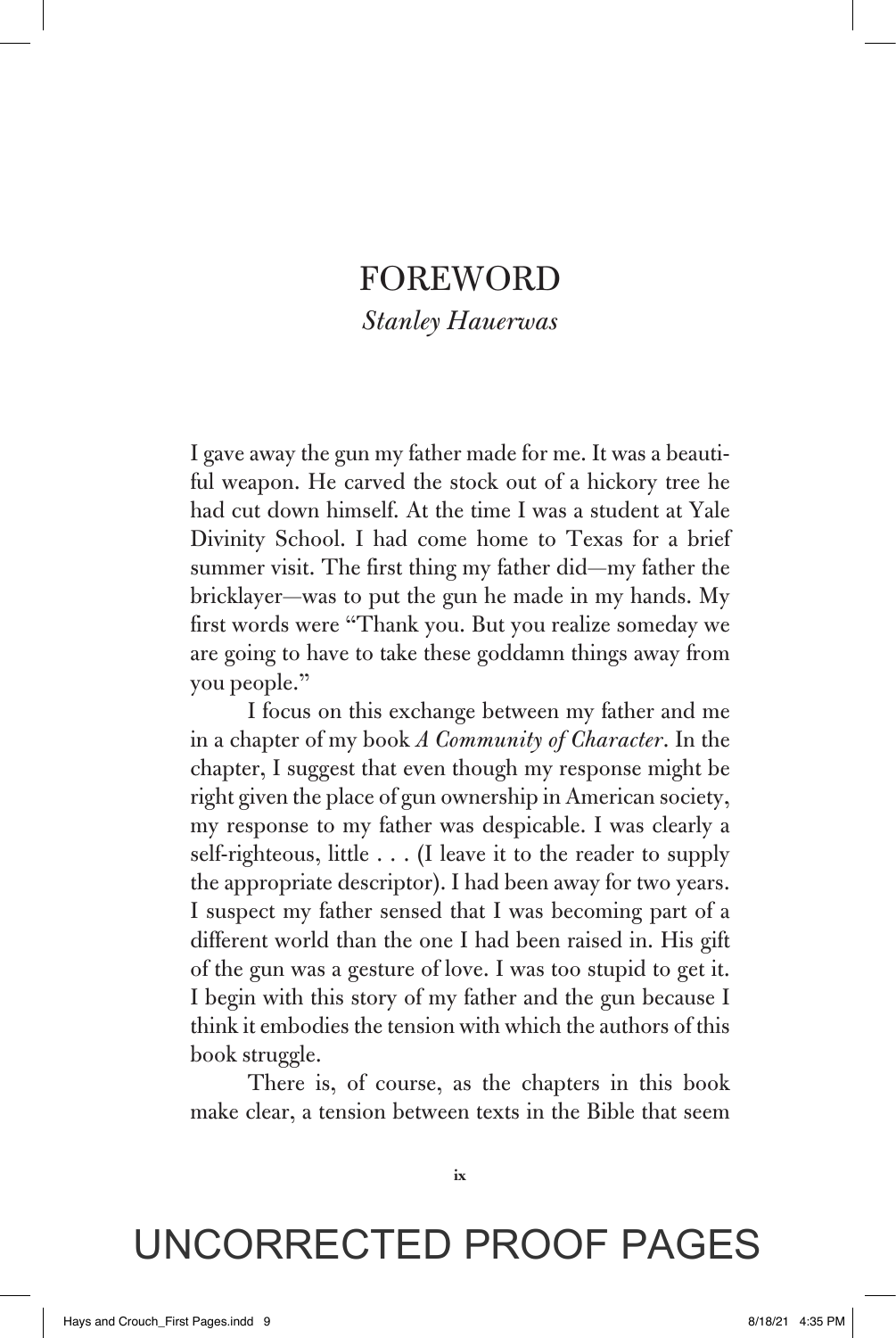#### **x Foreword**

to suggest that Christians are not always to refrain from violent means, though nonviolence seems to be the norm. Some may counter by pointing out there is nothing about guns in the Bible; but only a literalist would draw from that absence that the Bible might have nothing to say about guns. Any honest reading of the Bible must acknowledge there are texts, as these chapters suggest, that seem to justify the use of violence in a righteous cause. Yet there are also texts that seem to suggest that the people of God are never to use violent means to sustain even their lives. Both positions are there, and they cannot be reconciled.

However, the tension I have in mind—the tension also present in my father's giving me the gun—is the tension created by the centuries of the presumption that Christian have no problem with the use of weapons to achieve what is regarded as theirs. It had never occurred to my father that there might be a problem in owning a gun. And my father was a wonderfully kind and good man. That is the reality that the writers of these chapters face. They must challenge what has been and continues to be taken for granted by good people. Moreover, that which is taken for granted has shaped readings of Scripture that they must also challenge. No easy task.

The task is complicated because often the ownership of guns is not on anyone's agenda. For example, as one committed to Christian nonviolence, I am seldom asked about gun ownership. It is assumed that war is the main issue. But to own a gun is to rob ourselves of the necessities that force imaginative alternatives to violence. Of course, not having a gun may be dangerous but then so is having a gun.

I am happy to report that the chapters in this book offer the kind of imaginative readings that help us see what alternative readings of texts entail. In particular the authors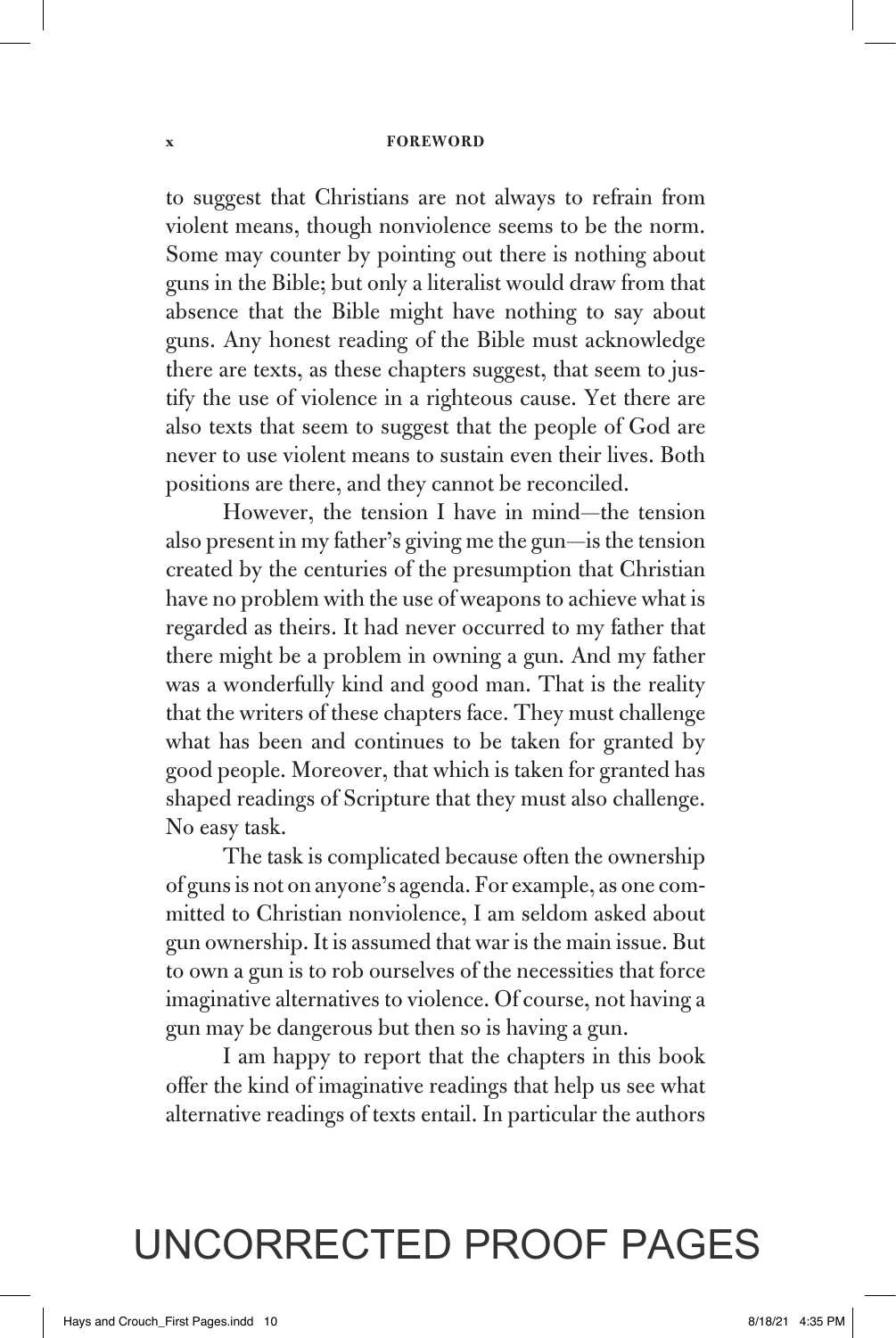#### **Foreword xi**

challenge the familiar readings of texts that have been assumed to justify violence and the possession of weapons. They do so, moreover, by avoiding the gross characterization of the Old Testament / Hebrew Bible as violent in contrast to the nonviolence of the New Testament. As a result, these chapters not only commend nonviolence: they are themselves nonviolent.

That this book avoids that contrast between the two testaments makes this book important for questions about the ownership of guns by Christians. This book exemplifies the kind of work we will increasingly need to do and to understand if Christians are to learn how to live in a world in which they are no longer in control. That Christians assume they should have a gun in their possession is, as these writers show, a profound mistake given the witness of Scripture. This book alone will not change that behavior, but it is a start. Thank God for it.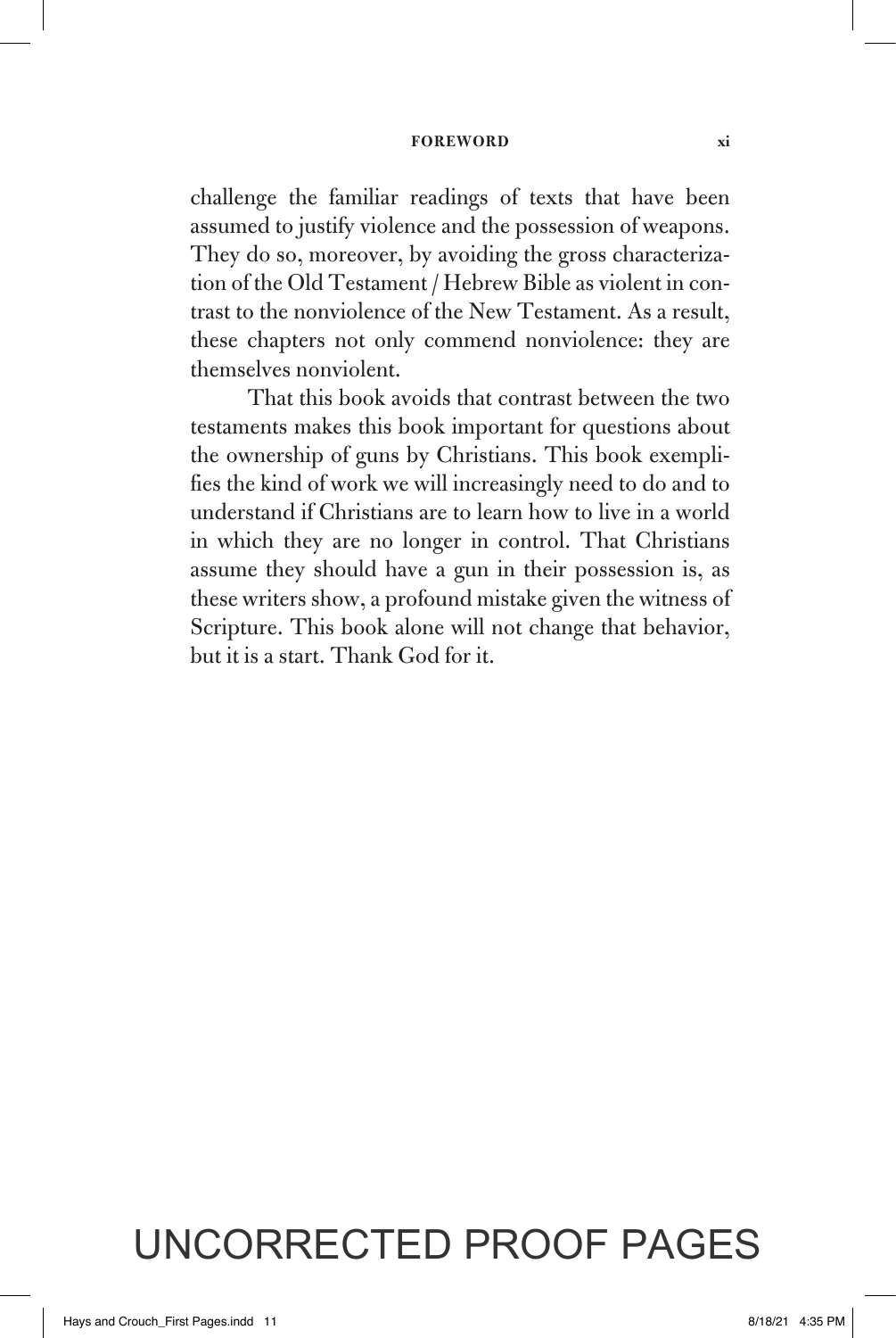### GUNS IN AMERICA, BY THE NUMBERS<sup>1</sup>

### *C. L. Crouch and Christopher B. Hays*

#### **GENERAL STATISTICS**

- **39,707** Total gun deaths in 2019, the most since at least 1968, the earliest year for which the CDC has online data. The CDC has yet to release figures for 2020, but preliminary estimates from other sources indicate an increase, to around 41,000.
- **36,383** Average number of gun deaths per year between 2013 and 2017
- **100,120** Average number of gun-related injuries per year between 2013 and 2017

1. **Sources:** Centers for Disease Control and Prevention (https://www.cdc.gov/nchs /fastats/injury.htm; https://www.cdc.gov/nchs/pressroom/sosmap/firearm\_mortality /firearm.htm; https://www.cdc.gov/nchs/data/nvsr/nvsr68/nvsr68\_06-508.pdf), National Institutes of Health (https://www.ncbi.nlm.nih.gov/pmc/articles/PMC4700838/), Pew Research Center (https://www.pewresearch.org/fact-tank/2019/08/16/what-the -data-says-about-gun-deaths-in-the-u-s/; https://www.pewresearch.org/fact-tank/2019 /10/22/facts-about-guns-in-united-states/), Everytown for Gun Safety (https://www .everytown.org/), Brady Campaign (https://www.bradyunited.org/), Giffords (https:// giffords.org/), Scientific American (https://www.scientificamerican.com/article/more-guns -do-not-stop-more-crimes-evidence-shows/), Time Magazine (https://time.com/5922082 /2020-gun-violence-homicides-record-year/); Council on Criminal Justice (https:// covid19.counciloncj.org/2020/11/30/impact-report-covid-19-and-crime-2/); and HealthData .org (http://www.healthdata.org/news-release/six-countries-americas-account-half-all -firearm-deaths).

Note this cautionary word on CDC *injury* figures: https://fivethirtyeight.com/features /the-cdc-is-publishing-unreliable-data-on-gun-injuries-people-are-using-it-anyway/.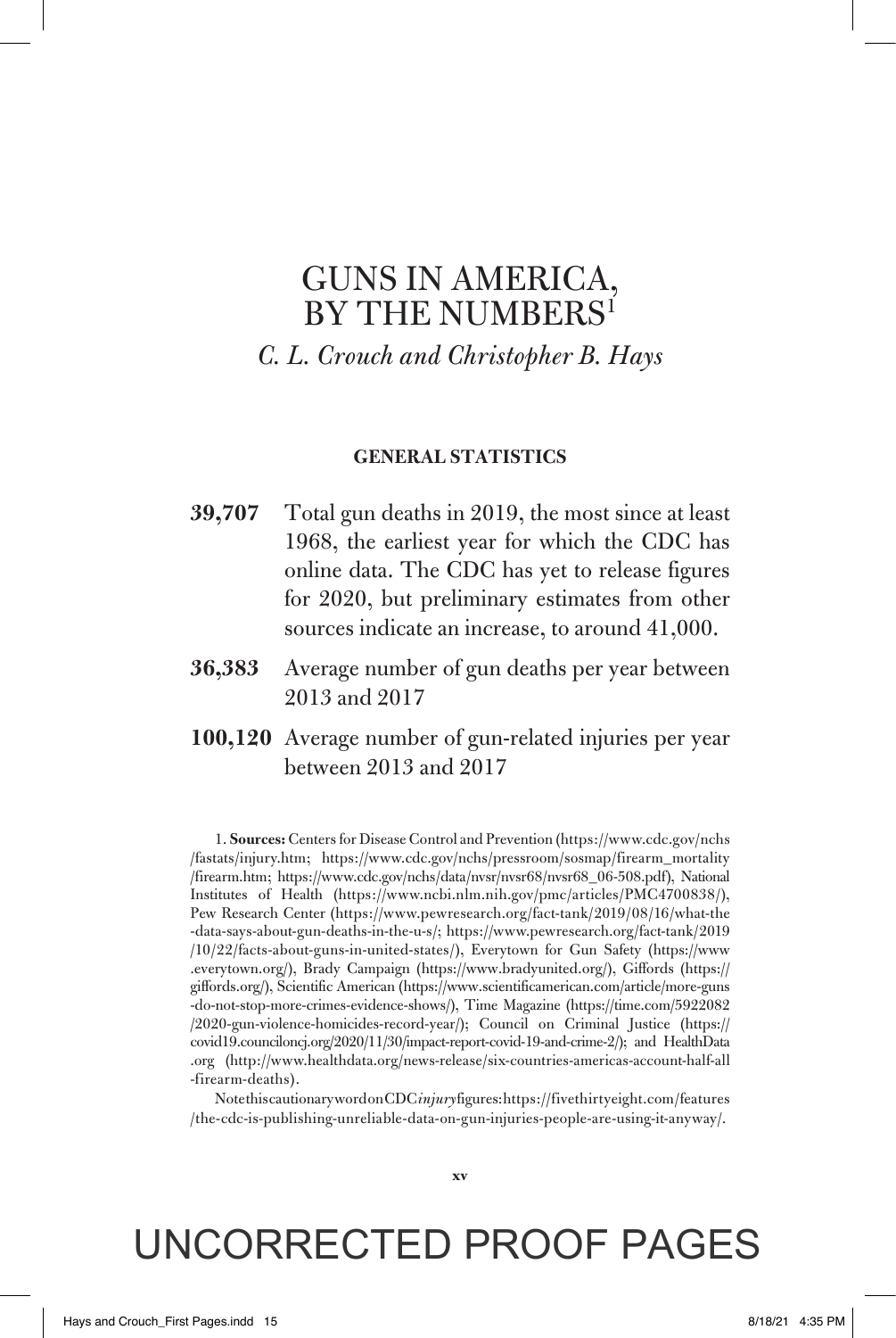#### **xvi Guns in America, by the Numbers**

- **12** Number of gun deaths per 100,000 people in 2017
- **44%** Percentage of Americans who say they personally know someone who has been shot. The figure for Black adults is **57%**.
- **58%** Percentage of American adults who have experienced gun violence in their lifetime. This violence takes many forms, including being shot or shot at, witnessing a shooting or caring, and being threatened or intimidated with a gun, as well as knowing someone who has attempted or died by suicide with a gun.

#### **RISKS OF OWNERSHIP**

- **30%** Percentage of American adults who say they personally own a gun. An additional 11% say they live with someone who does.
- **67%** Percentage of gun owners who list protection as a major reason why they own a firearm.

Guns at home are **4** times more likely to be involved in an accidental shooting, **7** times more likely to be used in a criminal assault or homicide, and **11** times more likely to be used in a suicide than they are to be used for self-defense.

Firearm assaults were **6.8** times more common in the states with the most guns versus those with the least.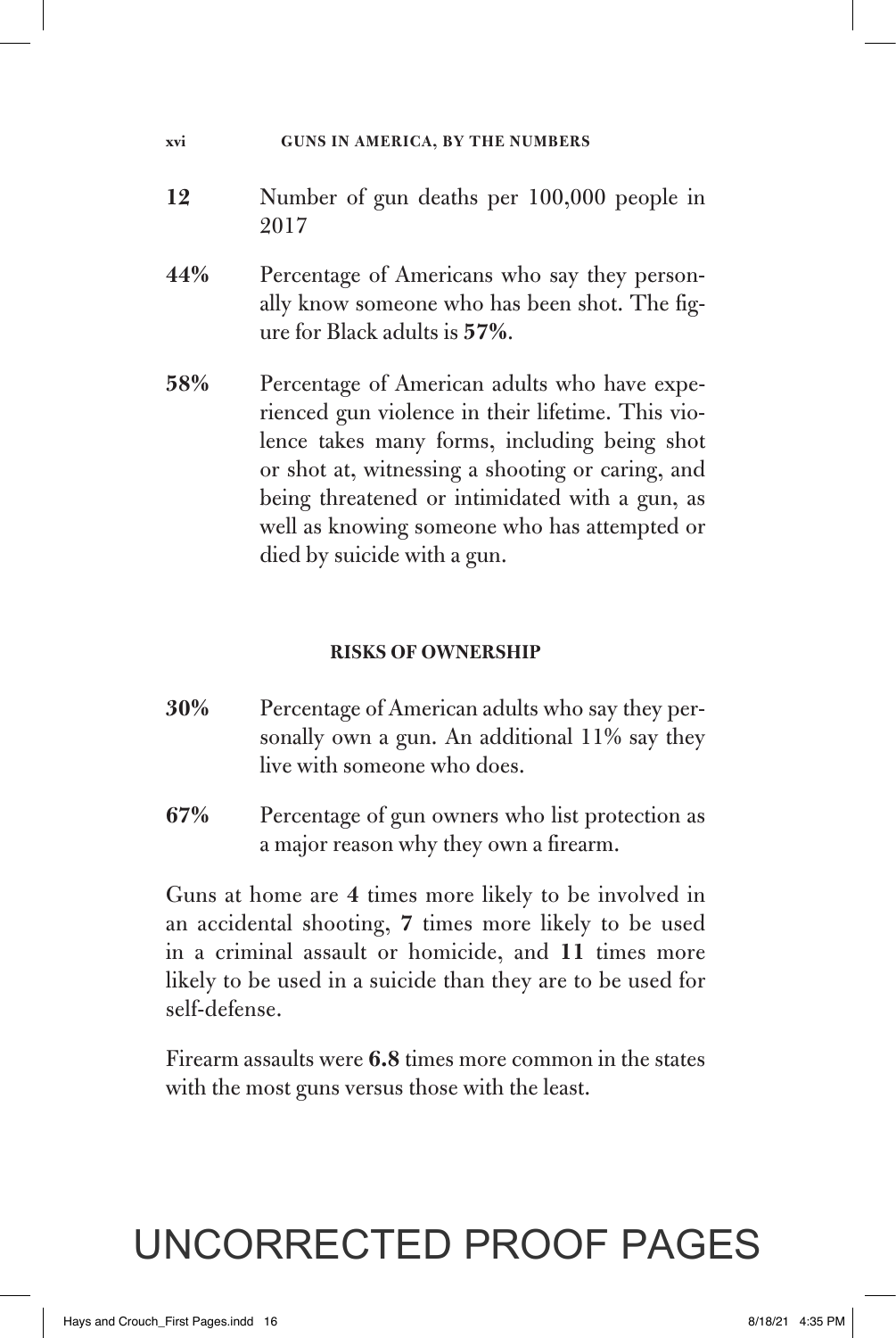#### **SUICIDE**

- **61.2%** Percentage of gun deaths that are suicides. The United States has a higher rate of suicide by firearms than any other country with reported data. **41%** Increase in the number of gun suicides between 2006 and 2017. **5%** Percentage of suicides attempts *not* involving a gun that are successful. **85%** Percentage of suicide attempts involving a gun that are successful. **244%** Increased risk of suicide in a home with guns. **820%** Estimated increased risk of suicide in homes where guns are kept loaded.
- **74%** Percentage of firearm suicide victims who are white men.

### **DOMESTIC VIOLENCE**

- **4.5 million** Women alive today who have been threatened with a gun by an intimate partner.
- **500%** Increased risk of homicide in a domestic violence incident when a gun is present.
- **52** Women shot to death by an intimate partner in an average month.
- **13%** Increase in domestic homicides involving firearms for every 10% increase in household gun ownership rates.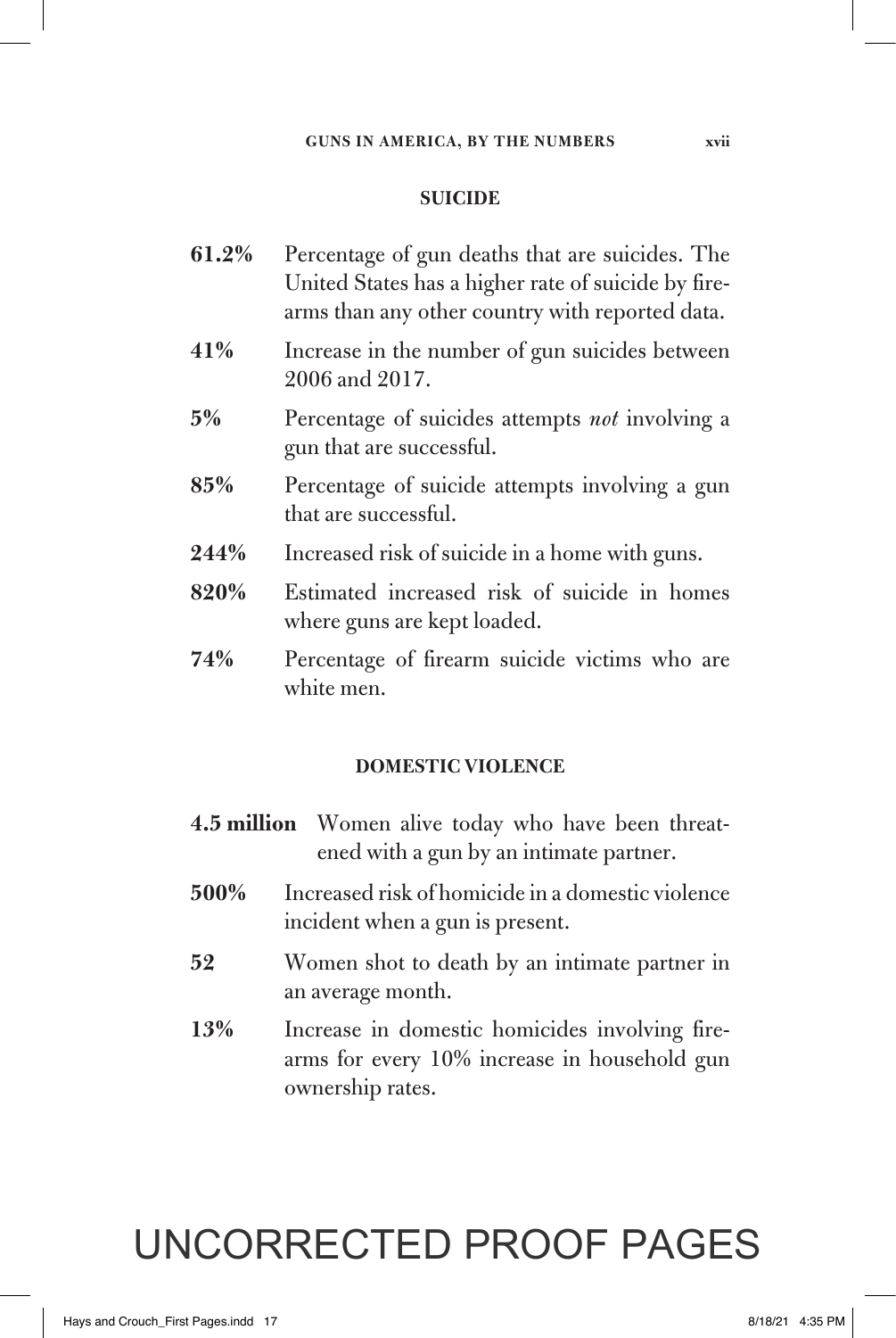#### **xviii Guns in America, by the Numbers**

### **CHILDREN/TEENS**

| 1,700          | Children and teens killed by gun homicide every<br>year.                                         |
|----------------|--------------------------------------------------------------------------------------------------|
| 8              | Children or teens killed in unintentional shoot-<br>ings each day.                               |
| $\overline{2}$ | Rank of firearms among leading causes of death<br>for children.                                  |
| $\mathbf{1}$   | Rank of firearms among leading causes of death<br>for Black children.                            |
|                | <b>4.6 million</b> Children and teens who live in homes where<br>loaded guns are kept unsecured. |
| 3 million      | Children who witness gun violence every year.                                                    |

#### **HOMICIDE**

| 35%  | Percentage of gun deaths that are homicides.                                                                                           |
|------|----------------------------------------------------------------------------------------------------------------------------------------|
| 32%  | Increase in the number of gun homicides between<br>2014 and 2017.                                                                      |
| 41%  | Increased risk of homicide in a home with guns.                                                                                        |
| 100% | Increase in risk of being the victim of homicide<br>for people who have access to firearms at home.                                    |
| 8%   | Increase in homicides associated with "Stand<br>Your Ground" laws.                                                                     |
|      | 13-15% Increase in violent crime rates over the subse-<br>quent decade in states that ease restrictions on<br>concealed-carry permits. |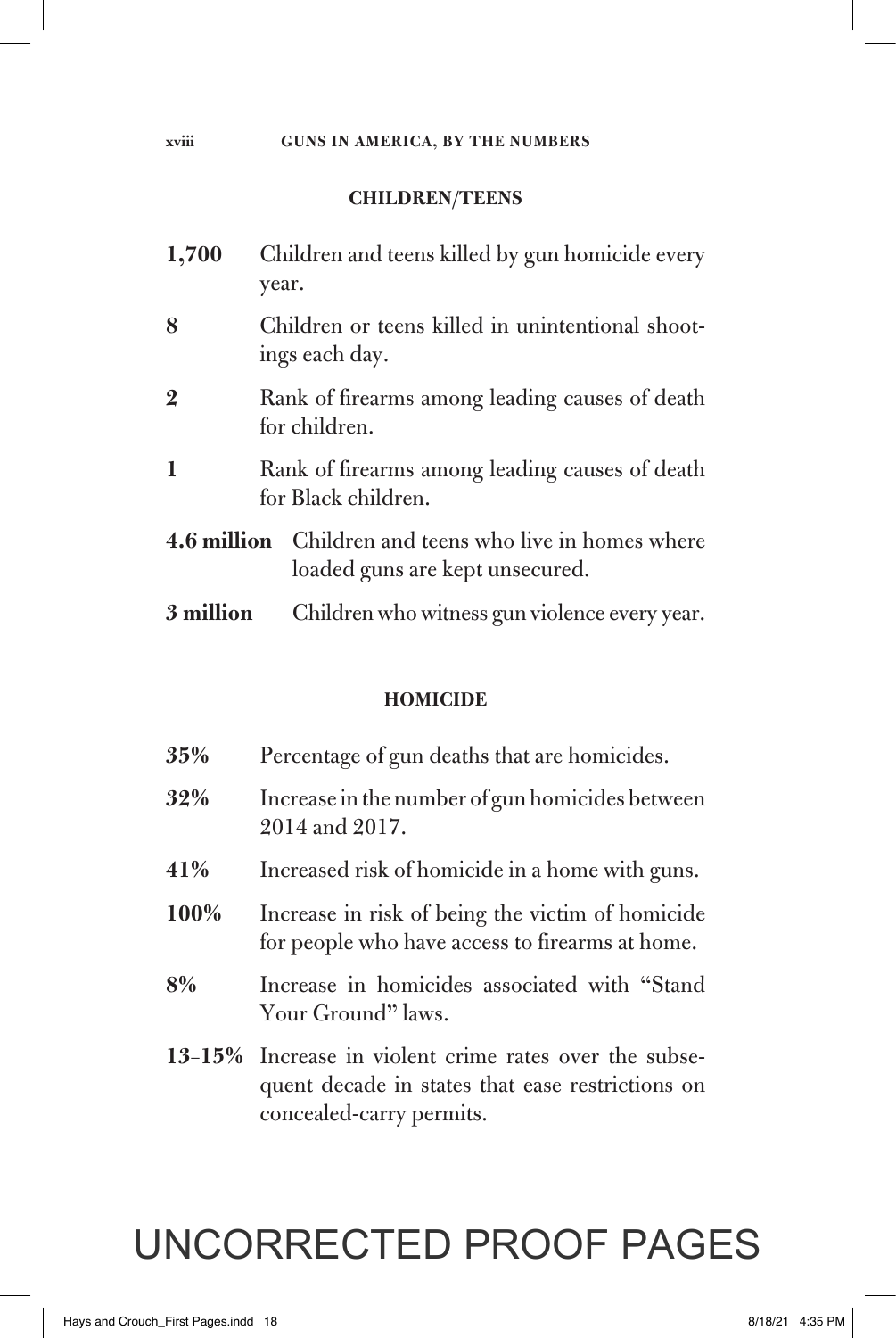#### **RACE**

Black Americans are **10** times more likely to die as a result of a gun homicide than white Americans.

A Black man is **15** times more likely to be shot and injured in an assault than a white man.

#### **COVID-19**

| $15.5\%$ | Increase in firearm fatalities in April and May<br>2020.                                           |
|----------|----------------------------------------------------------------------------------------------------|
| 30%      | Increase in unintentional shooting deaths of chil-<br>dren between March and May 2020.             |
| 42%      | Increase in homicides across 20 major American<br>cities in summer 2020, versus the previous year. |

#### **GUN CONTROL**

**85%** Percentage of gun owners who support background checks for all gun sales.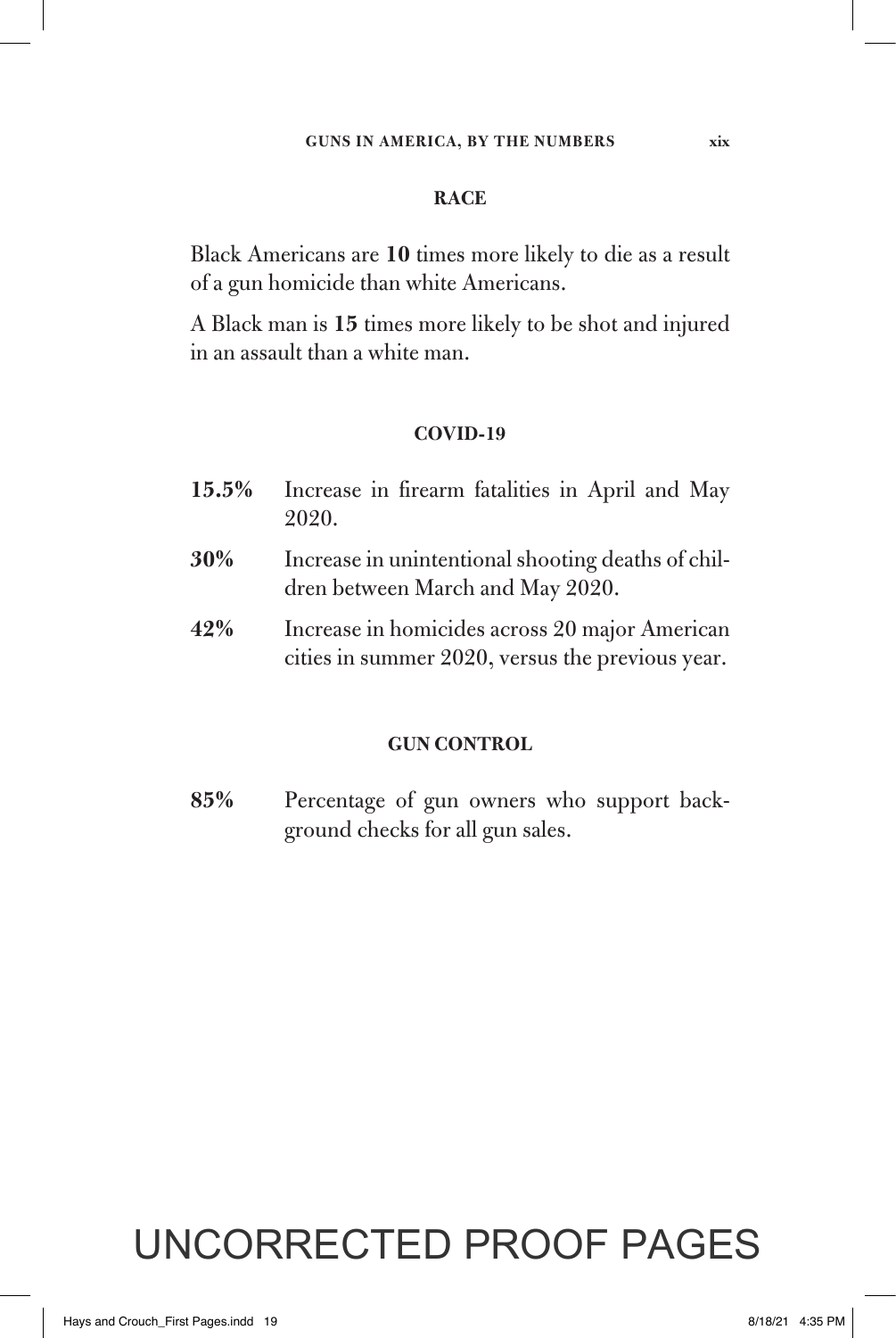### GUN VIOLENCE IN AMERICA: A THEOLOGICAL TREATMENT FOR A DEADLY EPIDEMIC

*Christopher B. Hays*

We are the midst of a deadly epidemic. It has swept through countless public places, affecting all of us and killing thousands. In individual outbreaks related to gatherings for school or a concert, dozens have wound up dead.

We are speaking, of course, of gun violence, which killed almost 40,000 Americans in 2017, the most recent year for which there is complete data, and wounded about 100,000 more. These numbers are rising. Guns now cause more deaths in the United States than auto accidents.

The contrast between the public reaction to the coronavirus pandemic and the public reaction to the gunviolence epidemic has been as striking as it is perplexing. Americans have proven willing to make enormous sacrifices to help their governments and medical systems get control of an outbreak of disease—they have shut down the economy, canceled almost half a year of school, and given up all sorts of personal freedoms and enjoyments to which they are accustomed. Many take the threat so seriously that they will not leave their homes.

The sacrifices that would be necessary to curb gun violence would not be remotely as costly as those which have been introduced in an attempt to curb the coronavirus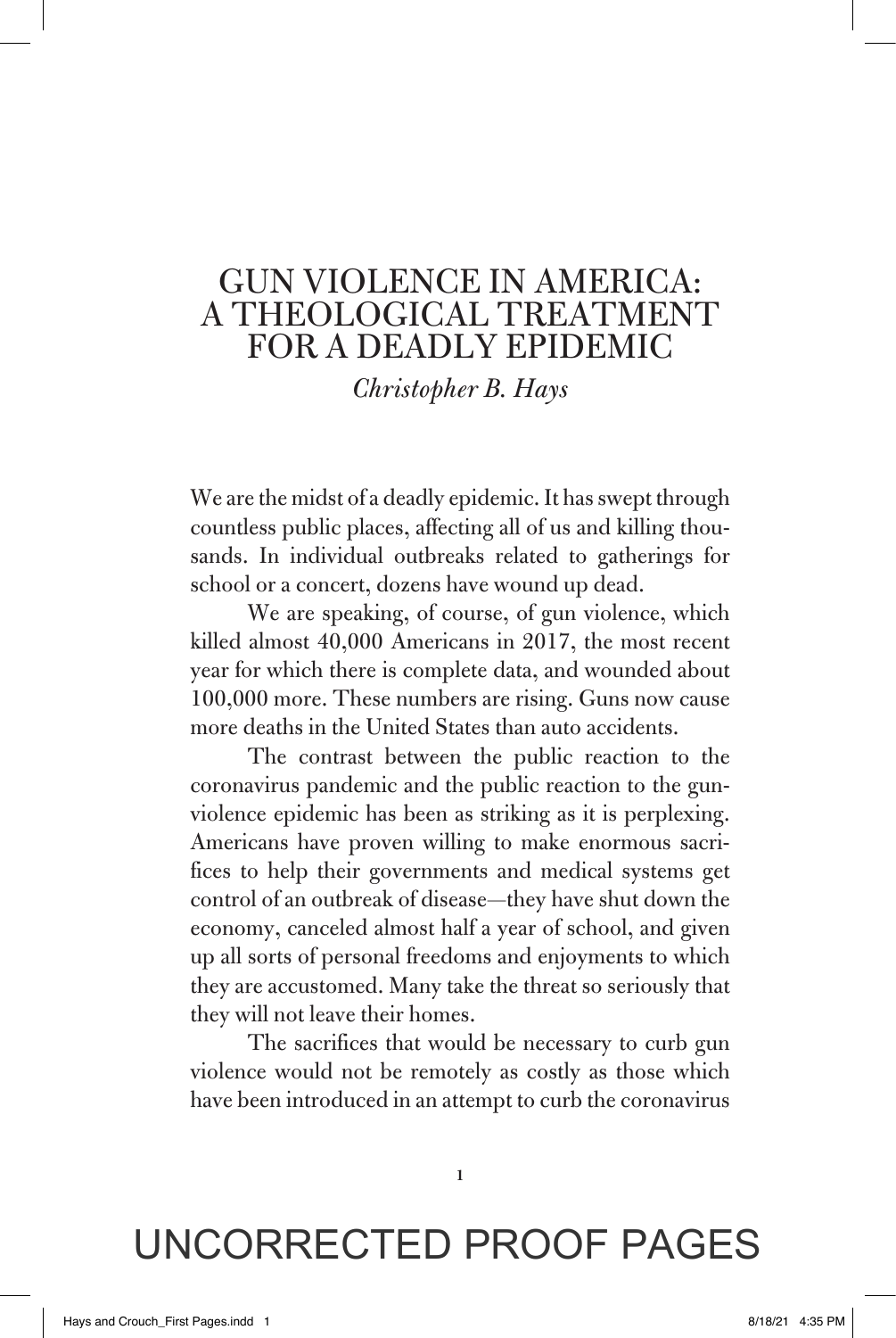#### **2 GOD AND GUNS**

pandemic. Arguably, these sacrifices would even increase our sense of personal freedom, granting us greater domestic safety and security. Yet measures to keep us safe from guns get scarcely any political traction at the national level.

The notion that we could fix this problem is not hypothetical. Unlike the coronavirus pandemic, gun violence is a localized epidemic. Other developed nations have been relatively untouched by gun violence in recent years. It may be true that the United States, founded and forged in bloody wars and settled at gunpoint, has a "special relationship" with the gun.<sup>1</sup> As the figures in "By the Numbers" reflect, few Americans grow up outside the shadow of firearms. That was true for me, too. My own grandfather, a veteran of the Korean War and sometime cattle rancher in Oklahoma, kept an assortment of shotguns and rifles in a glass case in his office. And I found myself to have a relatively steady hand while skeet shooting with the Boy Scouts. These are only a couple of the countless stories Americans can tell.

From a different angle: The gun is a potent symbol, and the United States has claimed gun violence as part of its heritage in a way that other nations do not. Stanley Hauerwas has argued cogently that "war has a role in the American story that it quite unique.  $\ldots$  [it] is the glue that gives Americans a common story."2 Is it unrelated that guns are a domestic problem unique to America among developed nations?

The United States' gun problem is also related to one of its other distinctives: its enduring religiosity. Visiting from

<sup>1.</sup> Lapham's Quarterly, *A History of Gun Violence* (January 2018).

<sup>2.</sup> Stanley Hauerwas, *War and the American Difference: Theological Reflections on Violence and National Identity* (Grand Rapids: Baker Academic, 2011), xvi.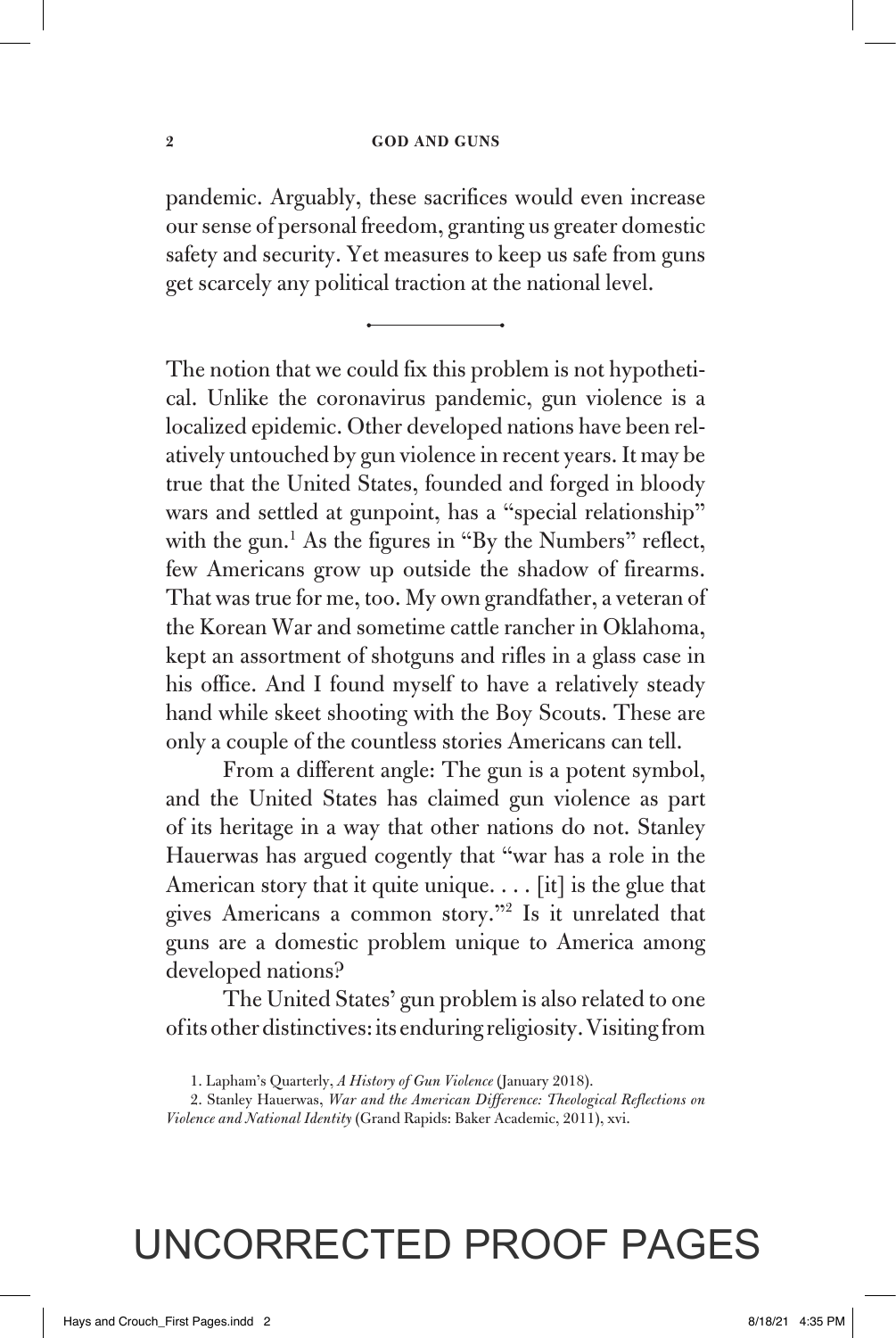France between the second and third Great Awakenings, Alexis de Tocqueville commented that "there is no country in the whole world in which the Christian religion retains a greater influence over the souls of men than in America."3 Christianity in America may now be declining, but this basic observation was certainly true, compared to other developed nations, through the end of the twentieth century. Moreover, de Tocqueville also observed that "Americans combine the notions of Christianity and of liberty so intimately in their minds, that it is impossible to make them conceive the one without the other."4 This is still true of the "Christian Right." And, although de Tocqueville had some positive things to say about Christianity, it is not clear that he meant this observation to be complimentary. After all, one of his first and broadest comments about Christianity was this: "The Christian nations of our age seem to me to present a most alarming spectacle; the impulse which is bearing them along is so strong that it cannot be stopped, but it is not yet so rapid that it cannot be guided: their fate is in their hands; yet a little while and it may be so no longer."5

If the spectacle of American Christianity in the 1830s was alarming, it is surely more so now. The inability of certain American Christians to distinguish American freedoms from Christianity has become dangerous—to the point of death. Hauerwas has diagnosed the problem nicely: "Americans continue to maintain a stubborn belief in God, but the God they believe in turns out to be the American god."6 We are honored to have a foreword from him in this

<sup>3.</sup> Alexis de Tocqueville, *Democracy in America*, 1.17. Full text here: www.gutenberg.org/files/815/815-h/815-h.htm.

<sup>4.</sup> de Tocqueville, *Democracy in America*, 1.17.

<sup>5.</sup> de Tocqueville, *Democracy in America*, "Introduction."

<sup>6.</sup> Hauerwas, *War and the American Difference*, 16.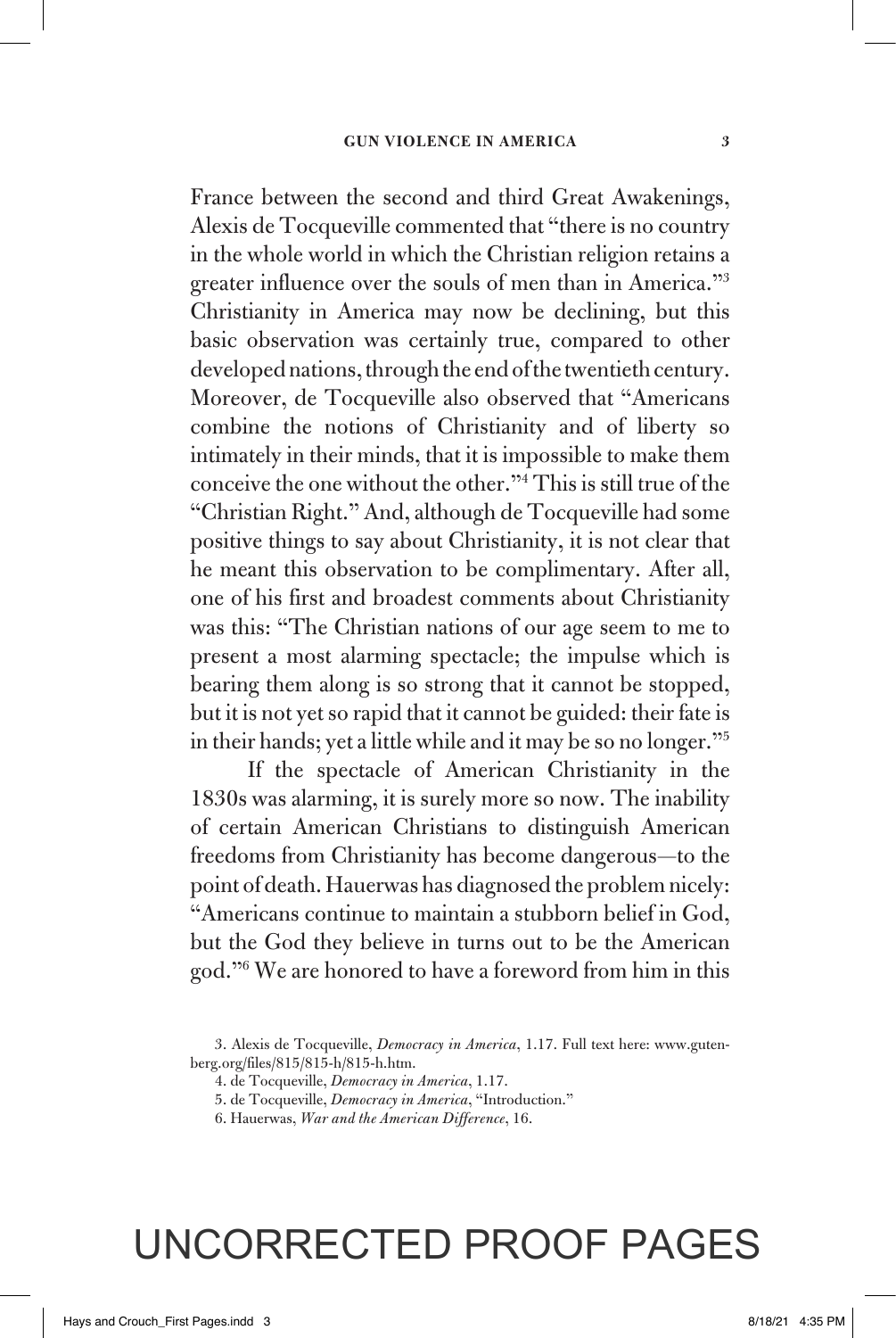volume, and we hope that it contributes to his project of reminding us that God is bigger than our countries and ourselves.

The problem—which plagues U.S. debates on gun violence as well as on other matters of social well-being such as mask-wearing in a pandemic<sup>7</sup>-is that "American liberty" has for so long been defined in terms of "rugged individualism." Ultimately this devolves into "every man for himself," rather than a vision of the common good. Concurrent with the shrinking of actual Christianity, the United States has seen a rise in "Christian nationalism," a bastard stepchild that does not require people to think about their neighbors as human beings, or to consider the neighbors' health and flourishing, unless they conform to the "right" identity: white, Christian, straight, etc.

It is this Christian nationalism that ultimately underlies much of the U.S. gun problem. Crucially, however, Christian nationalism is less a *function* of participation in Christian communities than an *alternative* to it. Guns are part of that religion. Recent social-scientific research confirms this usurpation of God by guns among Christian nationalists. Mencken and Froese have observed that, "once embraced as a source of identity and power, the gun can become an object of worship which makes its own demands, no longer simply a tool used for emotional solace but rather a source of sacred meaning."<sup>8</sup> Physical actions like repeatedly loading, reloading, and cleaning a gun become ritualistic affirmations

<sup>7. &</sup>quot;Christian nationalism" is in fact also a primary risk factor for unsafe behaviors related to the spread of COVID: Samuel L. Perry, Andrew L. Whitehead, and Joshua B. Grubbs, "Culture Wars and COVID-19 Conduct: Christian Nationalism, Religiosity, and Americans' Behavior During the Coronavirus Pandemic," *Journal for the Scientific Study of Religion* (July 26, 2020): https://doi.org/10.1111/jssr.12677. On the difference between Christian nationalism and Christianity, see below.

<sup>8.</sup> F. Carson Mencken and Paul Froese, "Gun Culture in Action," *Social Problems* 66 (2019): 7.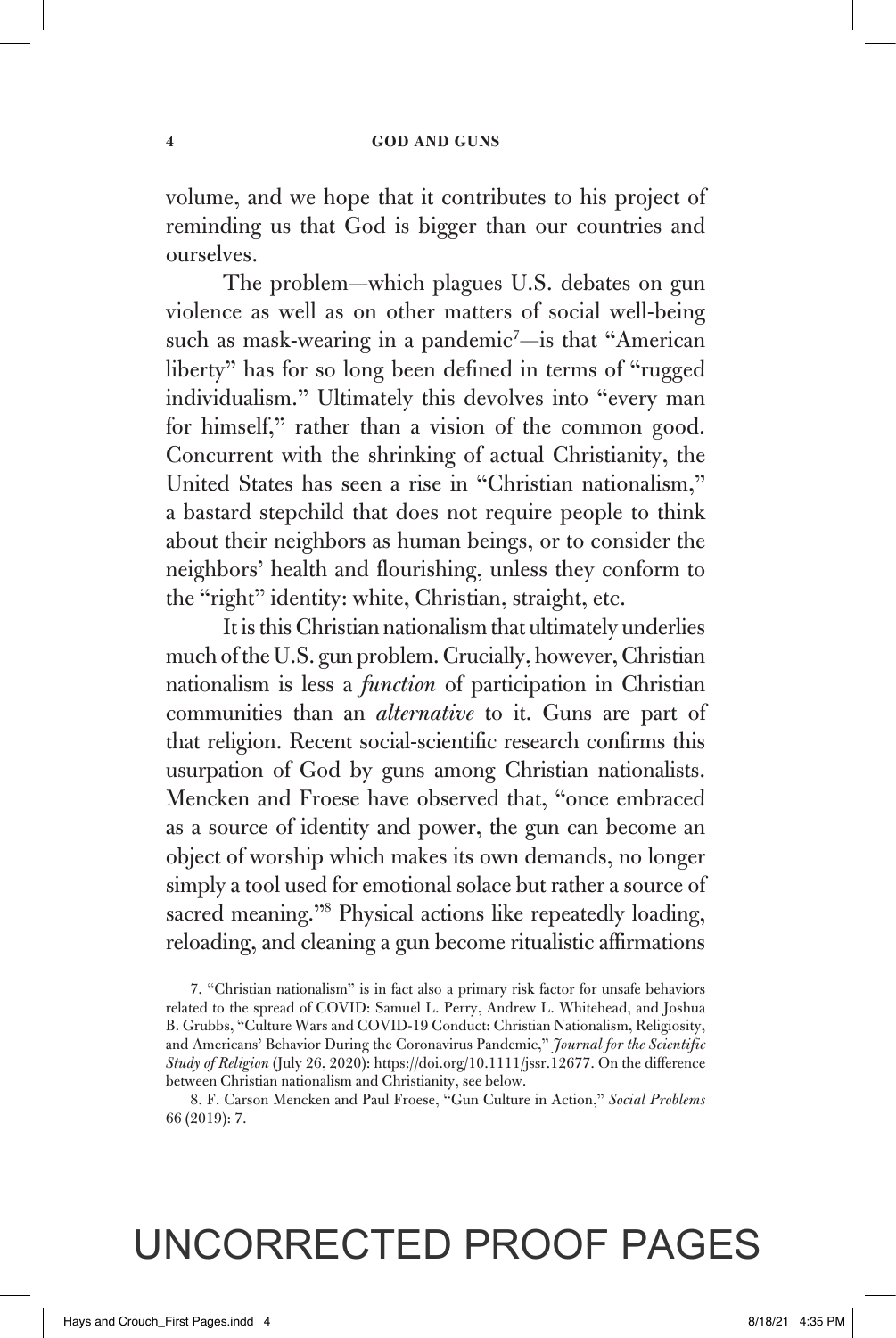of membership in the cult of gun ownership, much like moving one's fingers along the beads of a rosary is a physical manifestation and affirmation of Catholic faith.<sup>9</sup> Such rituals reorganize participants' lives, both outwardly and inwardly, around a cult of the gun.<sup>10</sup>

It is thus no surprise that genuine "religious symbols and rituals may supplant the emotional and moral need for guns."11 Actual religious involvement has a negative effect on the correlation between conservative evangelical Protestantism and gun ownership: those who attend church regularly and are engaged in their church communities are less likely to identify gun ownership as a significant element of their identity. President Obama's comment that a certain subset of rural Americans "cling to guns or religion" was accurate: God and guns are mutually exclusive organizing principles.<sup>12</sup>

My own activism has given me a small taste of guns' religious significance. A few years ago, I organized Fuller faculty to build and publicize some webpages with resources on gun violence. The project touched a nerve, drawing public attention. I had people calling my office to object; some administrators within Fuller started keeping uneasy tabs on the project, lest we claim that we represented an official seminary position. Later, when we planned the conference that gave rise to this book, the anxiety around security concerns was unlike anything in my professional experience. It was the closest I've come to the experience of cartoonists who make fun of the prophet Muhammad; it was clear that we were

<sup>9.</sup> Randall Collins, *Interaction Ritual Chains* (Princeton, NJ: Princeton University Press, 2004), 101

<sup>10.</sup> Ann Swidler, "Culture in Action: Symbols and Strategies." *American Sociological Review* 51 (1986): 279.

<sup>11.</sup> Mencken and Froese, "Gun Culture," 7.

<sup>12.</sup> Mencken and Froese, "Gun Culture," 21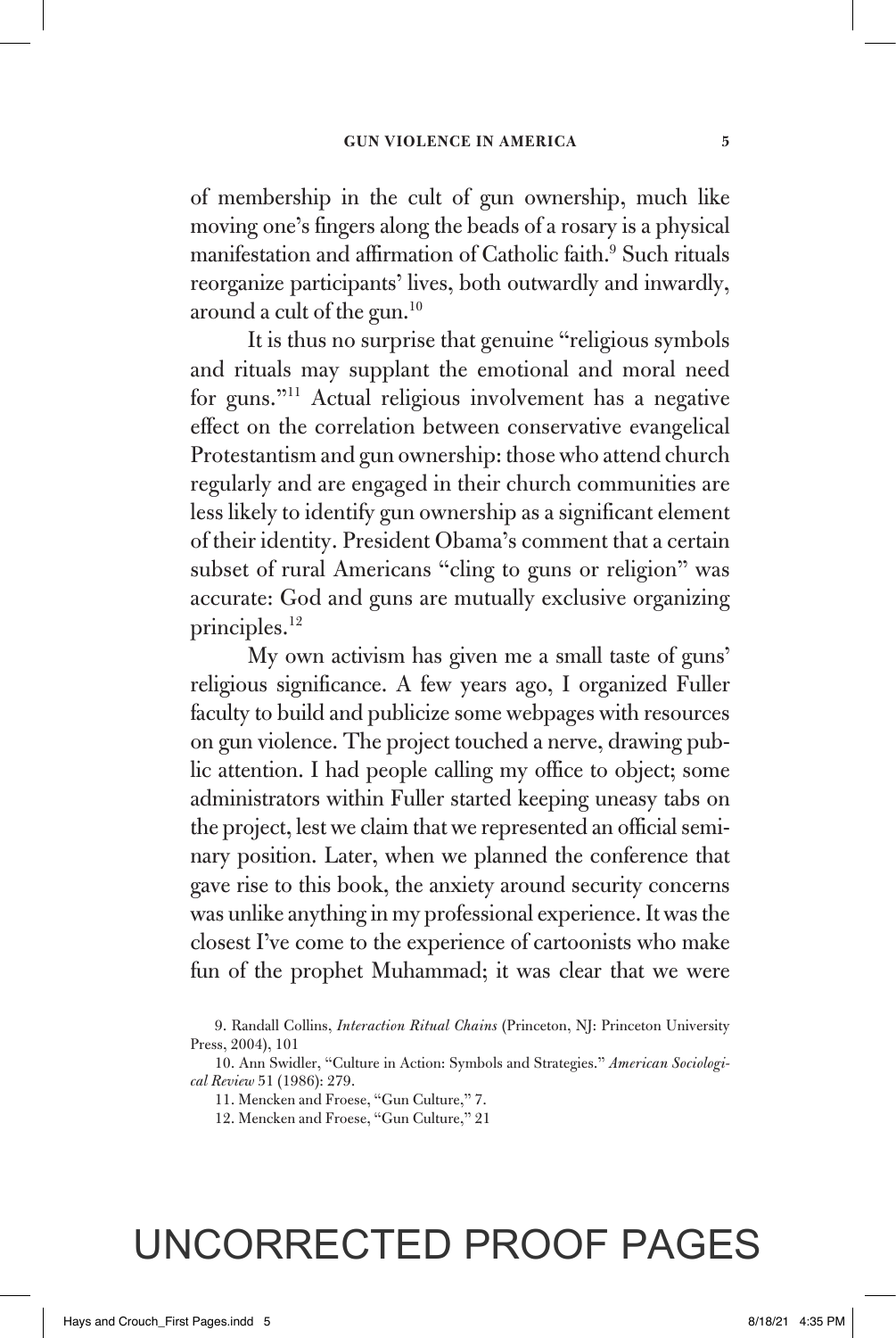#### **6 GOD AND GUNS**

treading on people's holy ground. I might have thought that my work on the Bible itself would have ruffled some feathers over the years, but nothing I have said or written elsewhere has produced this kind of reaction. Clearly, the Bible is nowhere near as sacred to some people as guns are.

The grim sequence of shooting after shooting continues in U.S. news. There are the same outcries, the same calls for "thoughts and prayers." Arguably, the primary problem is that we simply have incredibly lax gun laws—it takes little time and little effort in most states to get one's hands on an arsenal of weaponry designed not for hunting or target practice but for war. Military-grade guns, along with firearms of every other stripe, are easier to find in some places than fresh vegetables. But the reason we have such incredibly lax gun laws is that even those who recognize the problem have proven politically incapable of doing anything about it. Even in the immediate wake of mass shootings, politicians take to Twitter to rile up their base, declaring that the "God-given right to bear arms" must not be infringed.13

Ultimately, then, the issue is cultural inertia—including (or especially) on the part of many religious groups. Many Christians wonder what their faith tradition has to say about peculiarly American crisis. I have talked to numerous pastors who refuse to participate in community action aimed at changing gun laws, claiming that it's just too heated and divisive an issue. But a problem with a such a significant religious component needs religious solutions as well as political ones. This volume is a start in that

<sup>13.</sup> E.g., https://www.politico.com/magazine/story/2019/09/04/yes-gun-ownership -is-a-god-given-right-228034.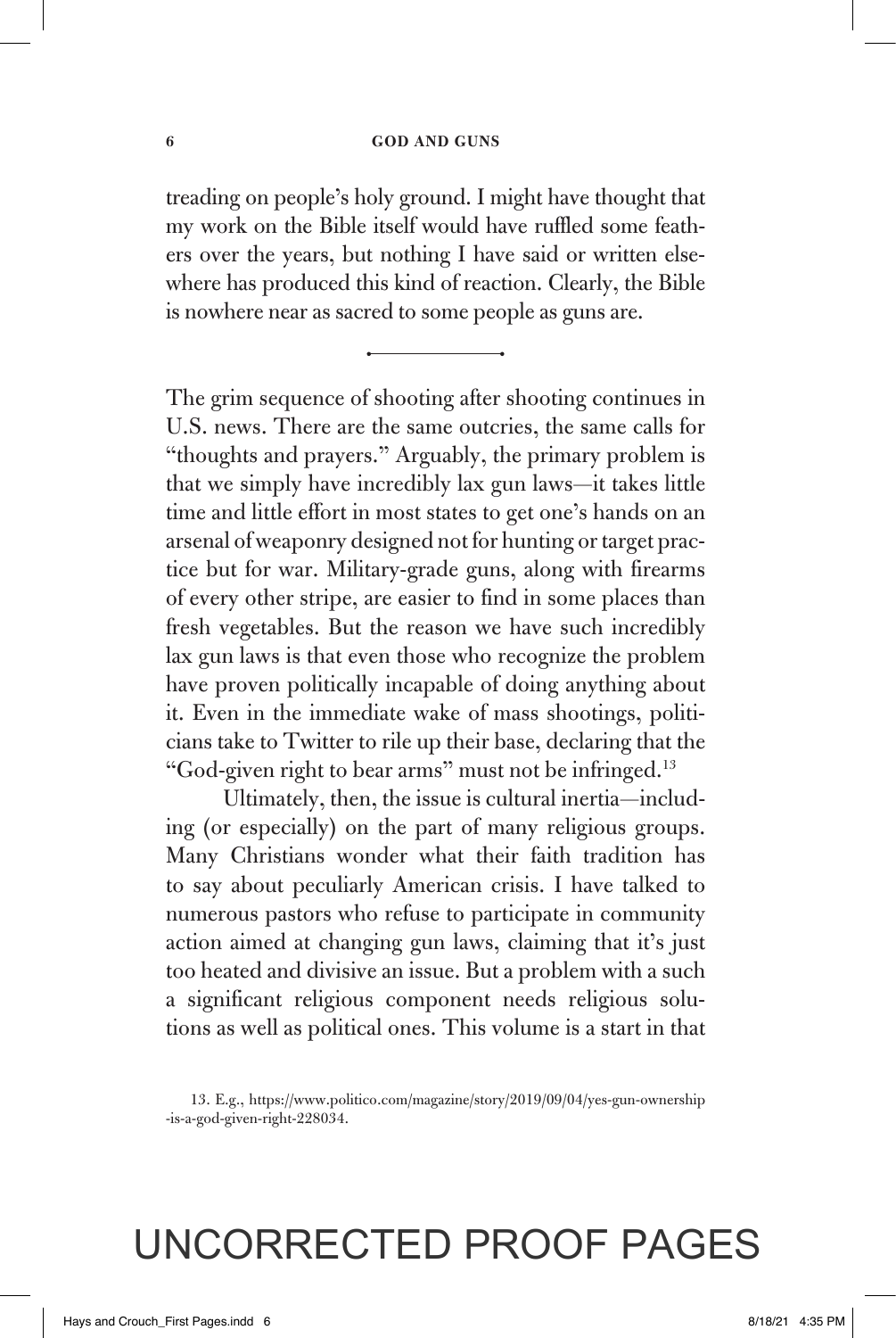direction, asking what the Bible has to say about gun violence in the hope of spurring our national conscience into action.

Thankfully, we're not alone in this project. James E. Atwood, author of *America and Its Guns: A Theological Exposé* and *Gundamentalism and Where It Is Taking America*, has been a pioneering voice in the conversation. Shane Claiborne and Michael Martin, in *Beating Guns: Hope for People Who Are Weary of Violence*, offer pastoral perspectives on the problem. There are also academic studies that investigate America's particular preoccupation with guns. $14$ 

But there is a need for *this* book. In the early days of its development, we checked out the competition, searching Amazon for variations on "guns and the Bible." Incredibly, we found nothing like this book. Then we tried googling "guns and the Bible"—and came up with a lot of poorly argued blog posts and other similar material. Even more shocking was that almost everything we found was from a progun perspective. Again and again, we found these authors at least nominally connecting their ideology of gun rights to religious beliefs grounded in the Bible. As biblical scholars, we knew it was time to speak.

In 2019, a group of scholars, students, and concerned church-goers gathered at Fuller Seminary in Pasadena, California, to talk about the distinctively American crisis of gun violence. What does the Bible have to say about the use of violence, and how might that connect to the use of guns specifically? What would it mean for Christian faith

14. E.g., Adam Winkler, *Gunfight: The Battle Over the Right to Bear Arms in America* (New York: Norton & Co., 2013); Thomas Gabor, *Confronting Gun Violence in America*  (New York: Palgrave Macmillan, 2016); Lauren Langman and George Lundskow, *God, Guns, Gold and Glory: American Character and Its Discontents* (Leiden: Brill, 2016).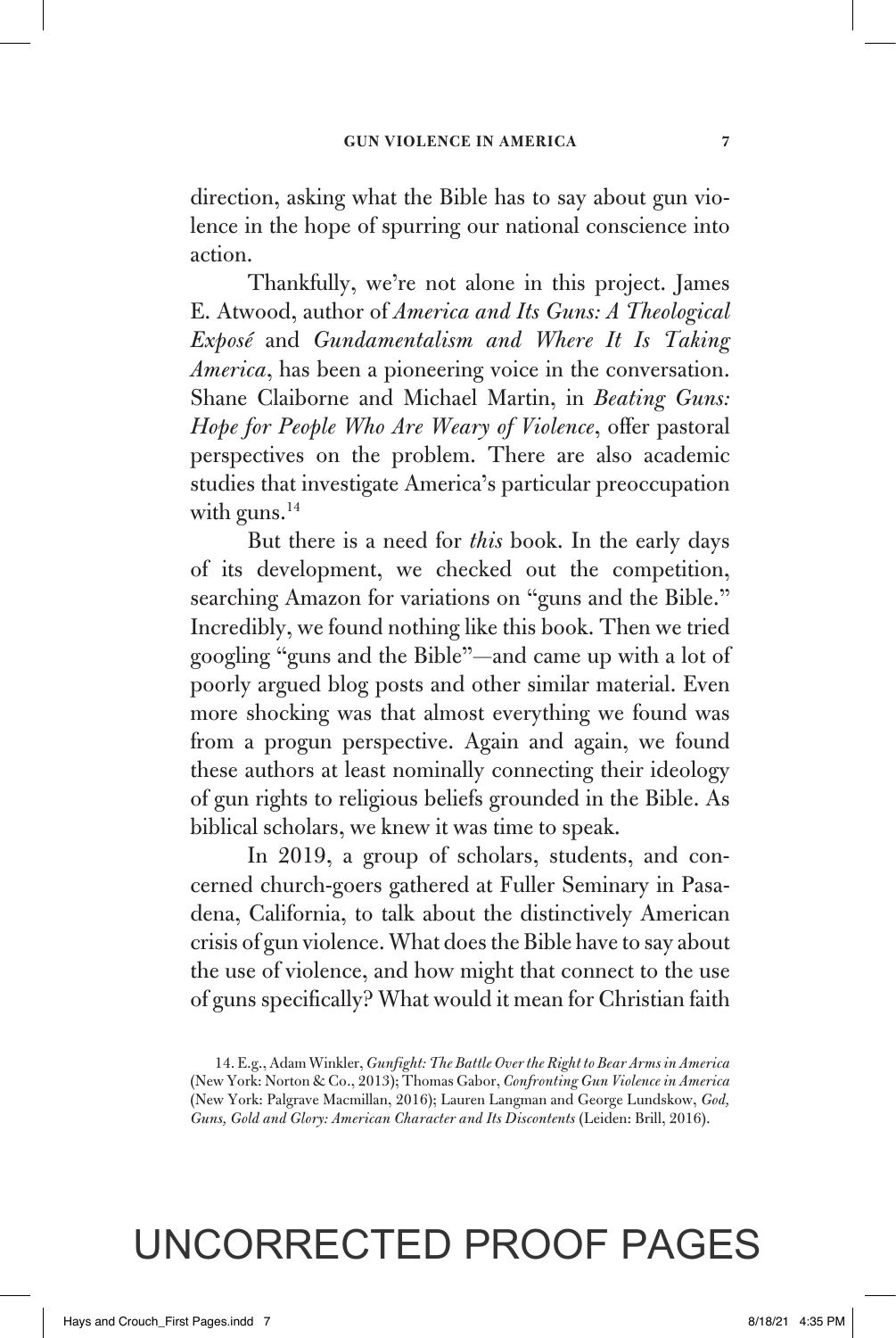and activism if we took the Bible seriously on this issue? The scholars whose work is gathered here are people who have spent their entire professional lives studying the Bible, thinking about the sort of ethics and politics it ought to inspire. We discovered that we shared a common vision. It became very clear that we see the Bible's contribution to the conversation about guns very differently than the authors of those blog posts.

The following chapters represent the results of these conversations. Each pays attention to both the ancient and the modern contexts of the Bible, using the one to inform the other. They bring in breaking headlines, pop culture, psychology, and survey data, as well as cutting-edge research on the ancient cultures in which the biblical texts were first formed—first to understand the Bible, then to follow where it leads when it comes to the gun violence that surrounds us.

In "Scripture, Guns, and Psychology," Brent Strawn focuses on the book of Joshua, which is notorious for its depiction of the conquest of Canaan and accompanying strong "anti-Canaanite" sentiment. Though people sometimes justify violence by appealing to this and other biblical depictions of violence, Strawn suggests that the Bible is no more violent than our own, blood-saturated society. Recognizing that we're projecting ourselves onto the Bible, he argues, is the first step toward limiting our own violent proclivities.

Yolanda Norton connects the public lamentation of Saul's wife Rizpah to the public protests of Black women, in "Maternal Testimony." Like Rizpah, Black mothers have cause to lament the murder of their sons, who have been sacrificed as perceived threats to the social order in repeated acts of state sanctioned violence. Like Rizpah,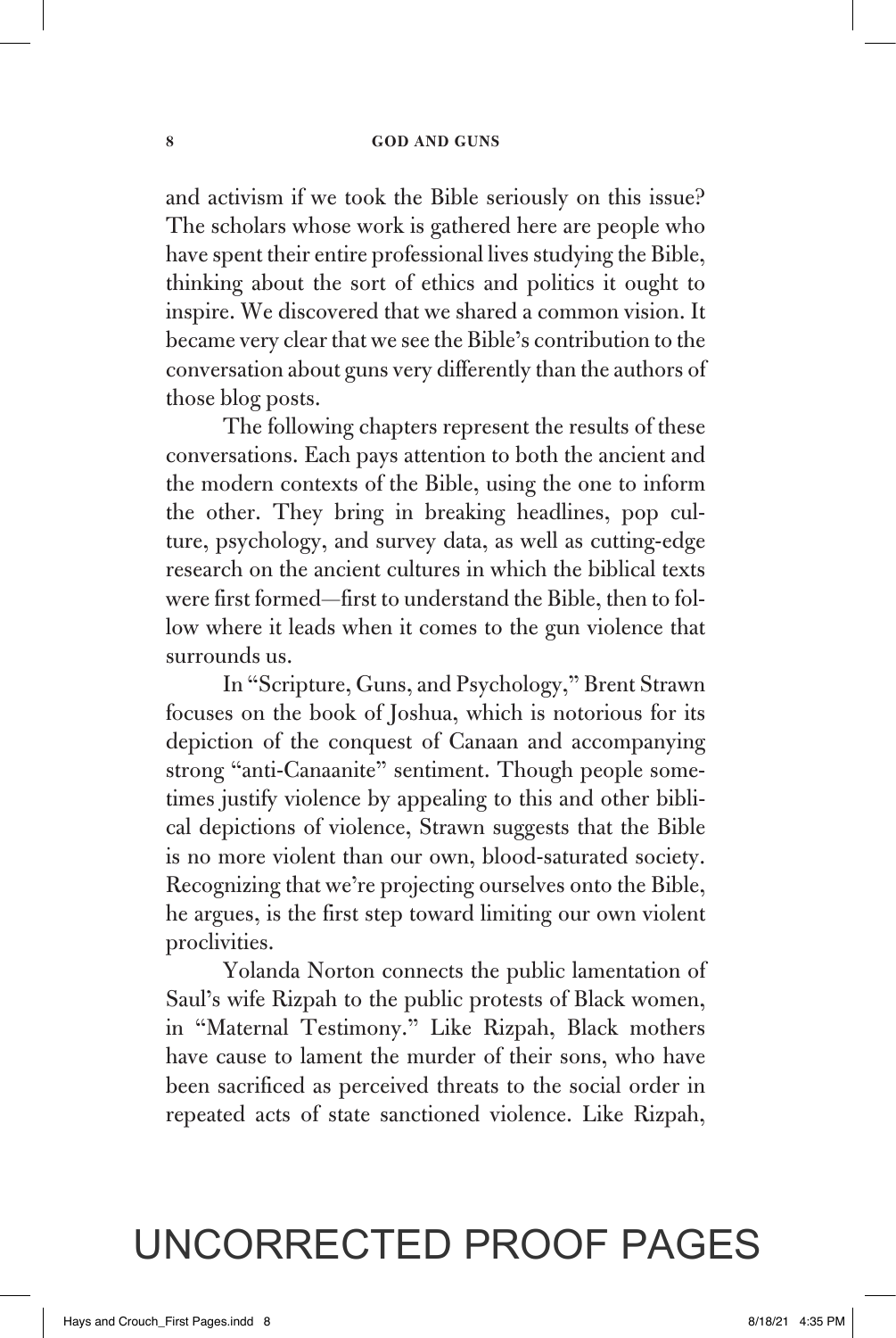Black mothers have been thrust to the forefront in the battle for accountability; like her, their actions are a reminder of the importance of public witness in establishing the moral value of marginalized lives.

In "The Walls of Jerusalem and the Guns of America," Christopher B. Hays asks how the prophet Isaiah would respond to gun owners' desires for self-protection. He argues that, even in a context of existential national threat, Isaiah eschews violence—even when it seems to be the most practical option. This "impractical" response to danger is part of a prophetic message that emphasizes social justice, the futility of human power, and the importance of reliance on God. The chapter closes with a reflection on a French monk who prophesied his own murder but forgave his murderer in advance, as an example of nonviolent *imitatio Christi*.

In "Israelite Bows and American Guns," T. M. Lemos compares the symbolism of the bow in ancient Israel with the symbolism of the gun in contemporary America. Though separated by two and a half millennia, both the bow and the gun tie together violence, physical dominance, and hypermasculinity: guns, like the bow, are the purview of dominant males and deployed against dehumanized enemies. This dehumanizing violence is powerfully critiqued from within the Bible, reaching its climax in the Gospels' image of a crucified, emasculated Jesus.

In "This Sword Is Double-Edged," Shelly Matthews examines three key passages from the New Testament that have been used to justify unregulated gun ownership. Rather than arguing that the "true" meaning of these passages is either pacifistic or militaristic, Matthews argues for the importance of an interpretive stance that recognizes within Scripture both oppressive and violent texts as well as liberating and pacifist texts. Rather than an "anything goes" approach to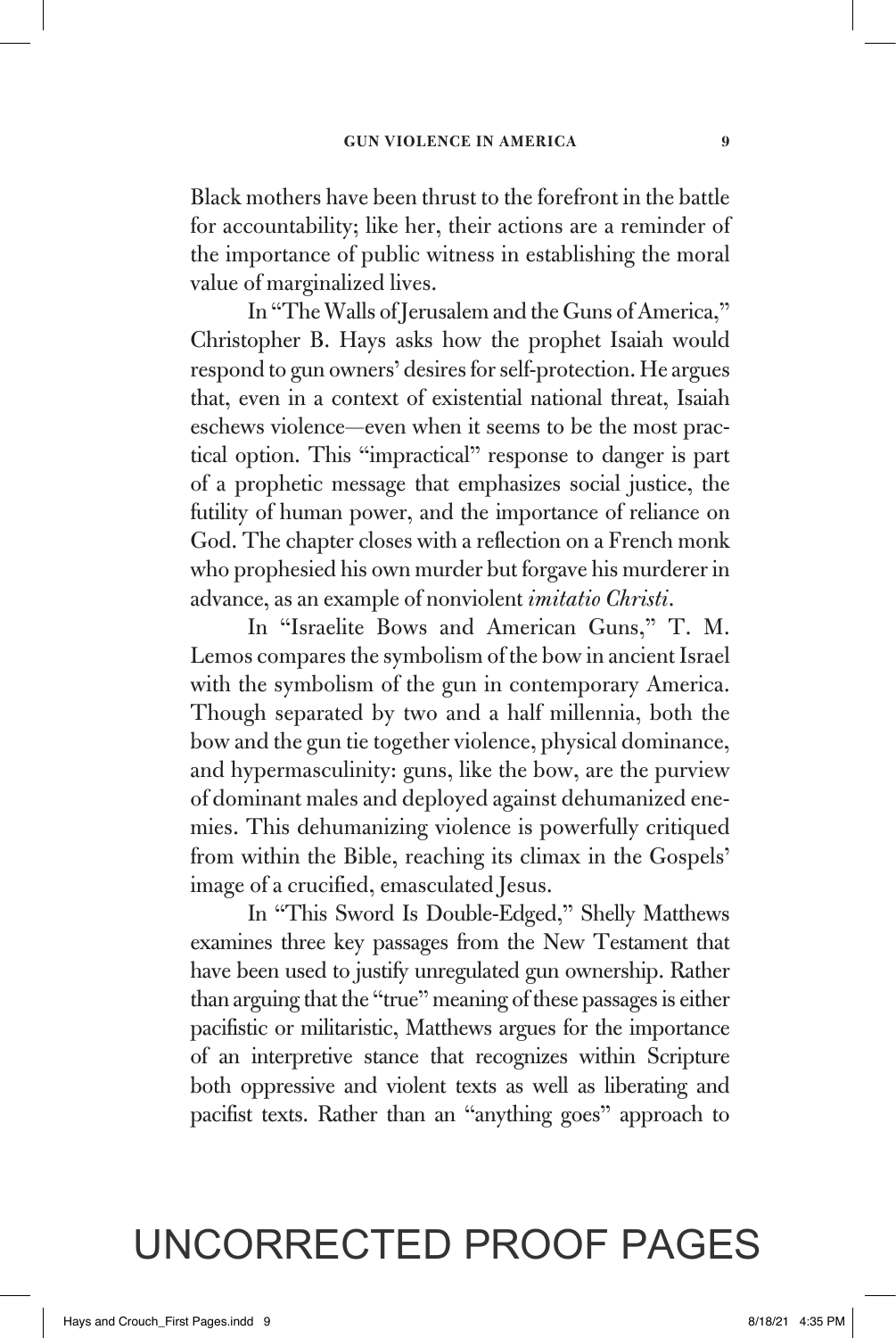interpretation, however, Matthews identifies the communal pursuit of justice and love as the crucial standard by which the saving potential of such texts should be evaluated.

Finally, David Lincicum plainly asks, "Can a Christian Own a Gun?" Though the New Testament does not directly mention guns, it contains a number of resources that help us think about the role that individual Christians should play in our broken, violent world. In that light, Lincicum argues that the gun is a temptation to arrogate lifedestroying power to the wielder, which should be resisted by those who follow a crucified Messiah. Guns give us the power to kill instantaneously, and the New Testament does not countenance our seizure of such power—even in selfdefense. We are called instead to be a *signum amoris*, a sign of love, in a world plagued by armed violence.

Although the arguments made in this volume are bold, our expectations are relatively modest. After all, if presidents and movie stars have failed to make a difference, what hope do a few professors have?

In the end, we hope our witness will inspire others within the church simply to recognize and state clearly, to whomever will listen, that any Christianity that supports guns as a solution to social problems is not Christianity at all. As Hauerwas wrote, "The church does not so much have a plan or policy to make war less horrible or to end war. Rather, the church is the alternative to the sacrifice of war in a war-weary world. The church is the end of war."15 We testify that the church is also an alternative to gun

15. Hauerwas, *War and the American Difference*, 68.